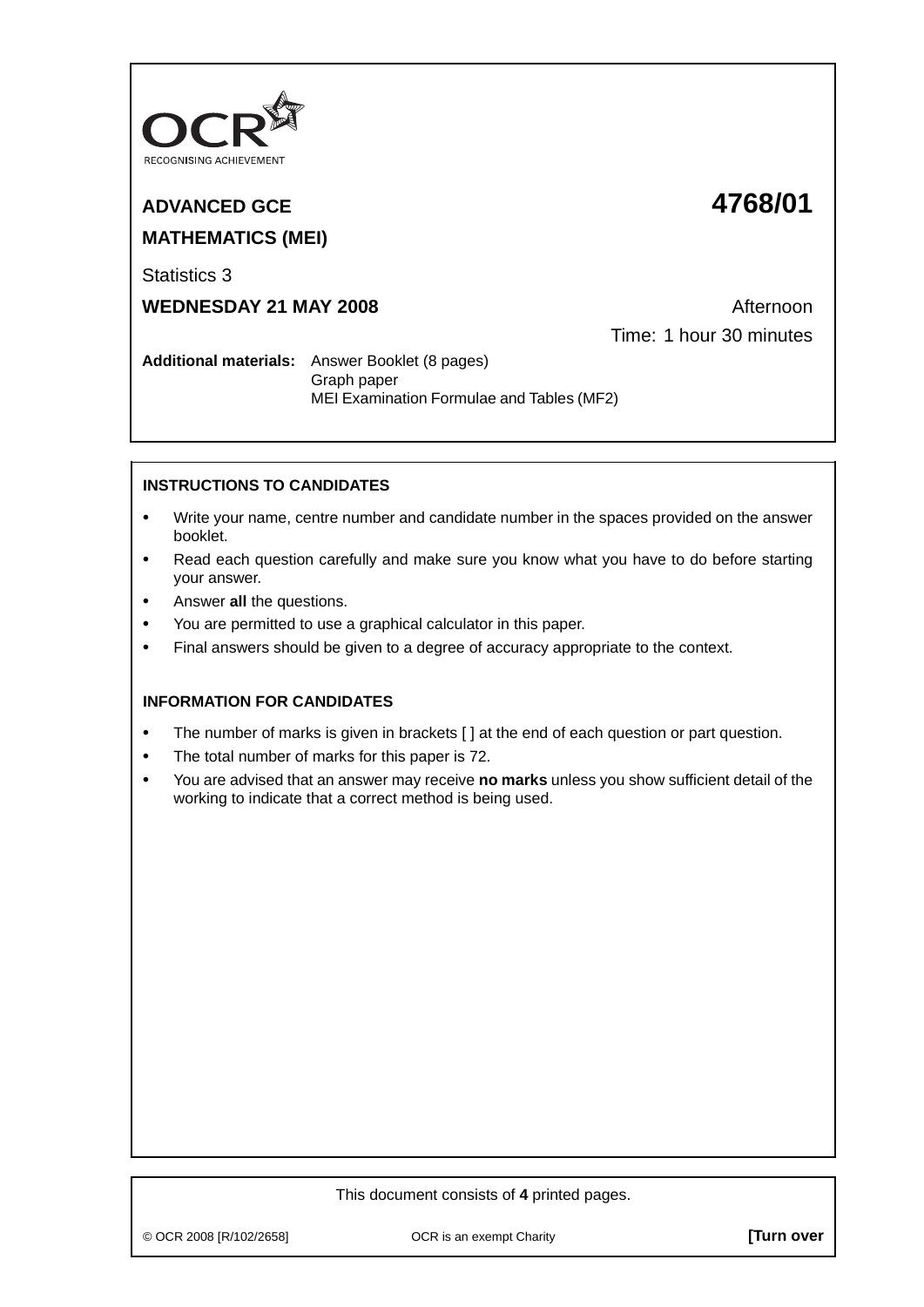**1 (a)** Sarah travels home from work each evening by bus; there is a bus every 20 minutes. The time at which Sarah arrives at the bus stop varies randomly in such a way that the probability density function of *X*, the length of time in minutes she has to wait for the next bus, is given by

f(*x*) = *k*(20 − *x*) for 0 ≤ *x* ≤ 20, where *k* is a constant.

- (i) Find *k*. Sketch the graph of  $f(x)$  and use its shape to explain what can be deduced about how long Sarah has to wait. [5] how long Sarah has to wait.
- **(ii)** Find the cumulative distribution function of *X* and hence, or otherwise, find the probability that Sarah has to wait more than 10 minutes for the bus. [4]
- **(iii)** Find the median length of time that Sarah has to wait. [3]
- **(b) (i)** Define the term 'simple random sample'. [2]
	- **(ii)** Explain briefly how to carry out cluster sampling. [3]
	- **(iii)** A researcher wishes to investigate the attitudes of secondary school pupils to pollution. Explain why he might prefer to collect his data using a cluster sample rather than a simple random sample. [2]
- **2** An electronics company purchases two types of resistor from a manufacturer. The resistances of the resistors (in ohms) are known to be Normally distributed. Type A have a mean of 100 ohms and standard deviation of 1.9 ohms. Type B have a mean of 50 ohms and standard deviation of 1.3 ohms.
	- **(i)** Find the probability that the resistance of a randomly chosen resistor of type A is less than 103 ohms. [3]
	- **(ii)** Three resistors of type A are chosen at random. Find the probability that their total resistance is more than 306 ohms. [3]
	- **(iii)** One resistor of type A and one resistor of type B are chosen at random. Find the probability that their total resistance is more than 147 ohms. [3]
	- **(iv)** Find the probability that the total resistance of two randomly chosen type B resistors is within 3 ohms of one randomly chosen type A resistor. [5]
	- **(v)** The manufacturer now offers type C resistors which are specified as having a mean resistance of 300 ohms. The resistances of a random sample of 100 resistors from the first batch supplied have sample mean 302.3 ohms and sample standard deviation 3.7 ohms. Find a 95% confidence interval for the true mean resistance of the resistors in the batch. Hence explain whether the batch appears to be as specified. [4]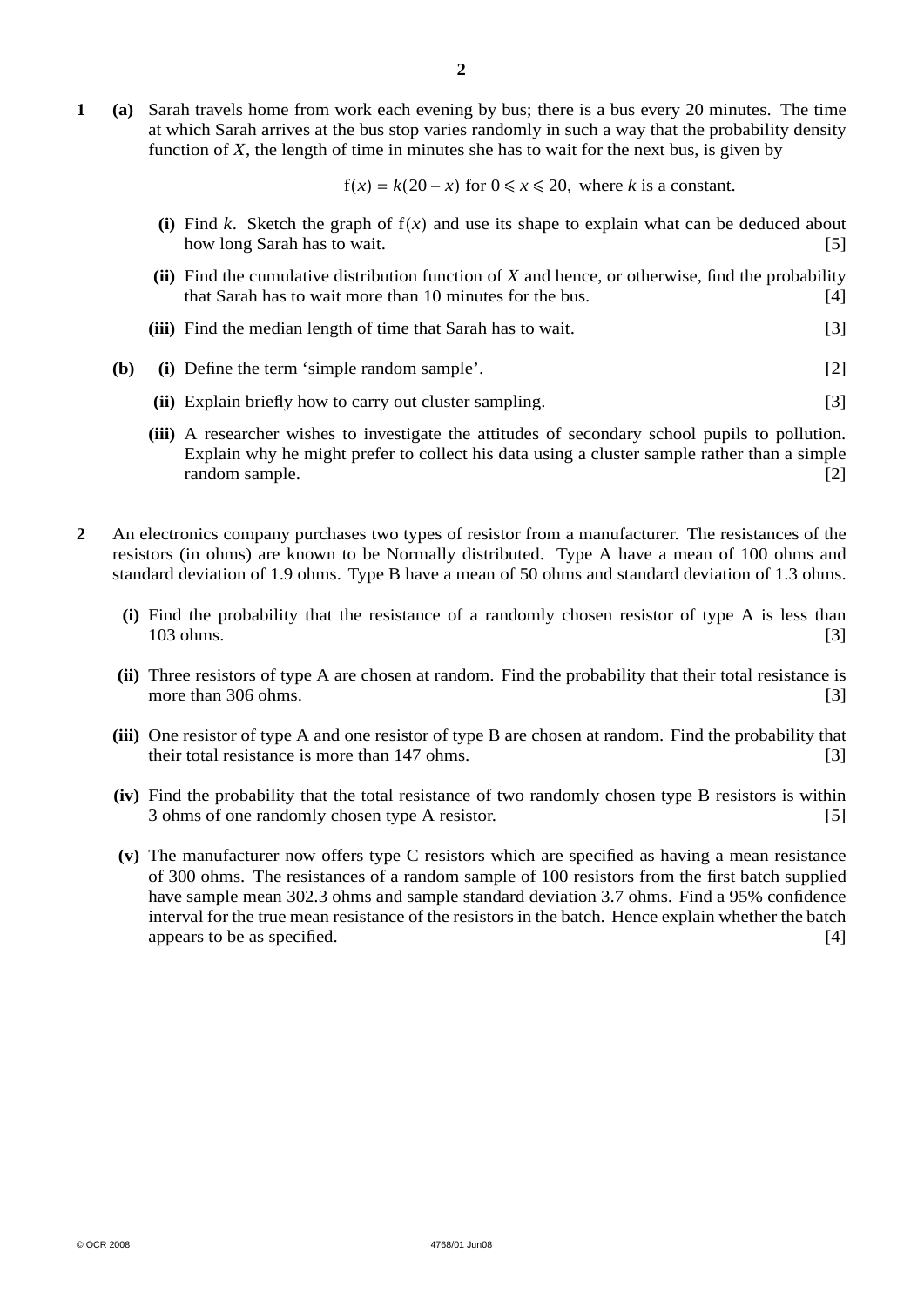**3 (a)** A tea grower is testing two types of plant for the weight of tea they produce. A trial is set up in which each type of plant is grown at each of 8 sites. The total weight, in grams, of tea leaves harvested from each plant is measured and shown below.

| <b>Site</b>                                                             | $\mathbf{A}$ | $\mathbf{B}$ | D | E |  |  |
|-------------------------------------------------------------------------|--------------|--------------|---|---|--|--|
| Type I   225.2   268.9   303.6   244.1   230.6   202.7   242.1   247.5  |              |              |   |   |  |  |
| Type II   215.2   242.1   260.9   241.7   245.5   204.7   225.8   236.0 |              |              |   |   |  |  |

- **(i)** The grower intends to perform a *t* test to examine whether there is any difference in the mean yield of the two types of plant. State the hypotheses he should use and also any necessary assumption. [3] **assumption** [3]
- **(ii)** Carry out the test using a 5% significance level. [7]
- **(b)** The tea grower deals with many types of tea and employs tasters to rate them. The tasters do this by giving each tea a score out of 100. The tea grower wishes to compare the scores given by two of the tasters. Their scores for a random selection of 10 teas are as follows.

| Tea      |    |    | N  | m  |     |    | W  | ∡⊾ |    |    |
|----------|----|----|----|----|-----|----|----|----|----|----|
| Taster 1 | 69 | 79 | 85 | 63 | 81  | 65 | 85 | 86 | 89 |    |
| Taster 2 | 74 | D. | 99 | 66 | ر ' | 64 | 96 | 94 | 96 | 86 |

Use a Wilcoxon test to examine, at the 5% level of significance, whether it appears that, on the whole, the scores given to teas by these two tasters differ. [8]

**4 (a)** A researcher is investigating the feeding habits of bees. She sets up a feeding station some distance from a beehive and, over a long period of time, records the numbers of bees arriving each minute. For a random sample of 100 one-minute intervals she obtains the following results.

| Number of bees      |   |  |  |  |  |
|---------------------|---|--|--|--|--|
| Number of intervals | 6 |  |  |  |  |

- **(i)** Show that the sample mean is 3.1 and find the sample variance. Do these values support the possibility of a Poisson model for the number of bees arriving each minute? Explain your answer. [3]
- **(ii)** Use the mean in part **(i)** to carry out a test of the goodness of fit of a Poisson model to the data.  $[10]$
- **(b)** The researcher notes the length of time, in minutes, that each bee spends at the feeding station. The times spent are assumed to be Normally distributed. For a random sample of 10 bees, the mean is found to be 1.465 minutes and the standard deviation is 0.3288 minutes. Find a 95% confidence interval for the overall mean time. [4]